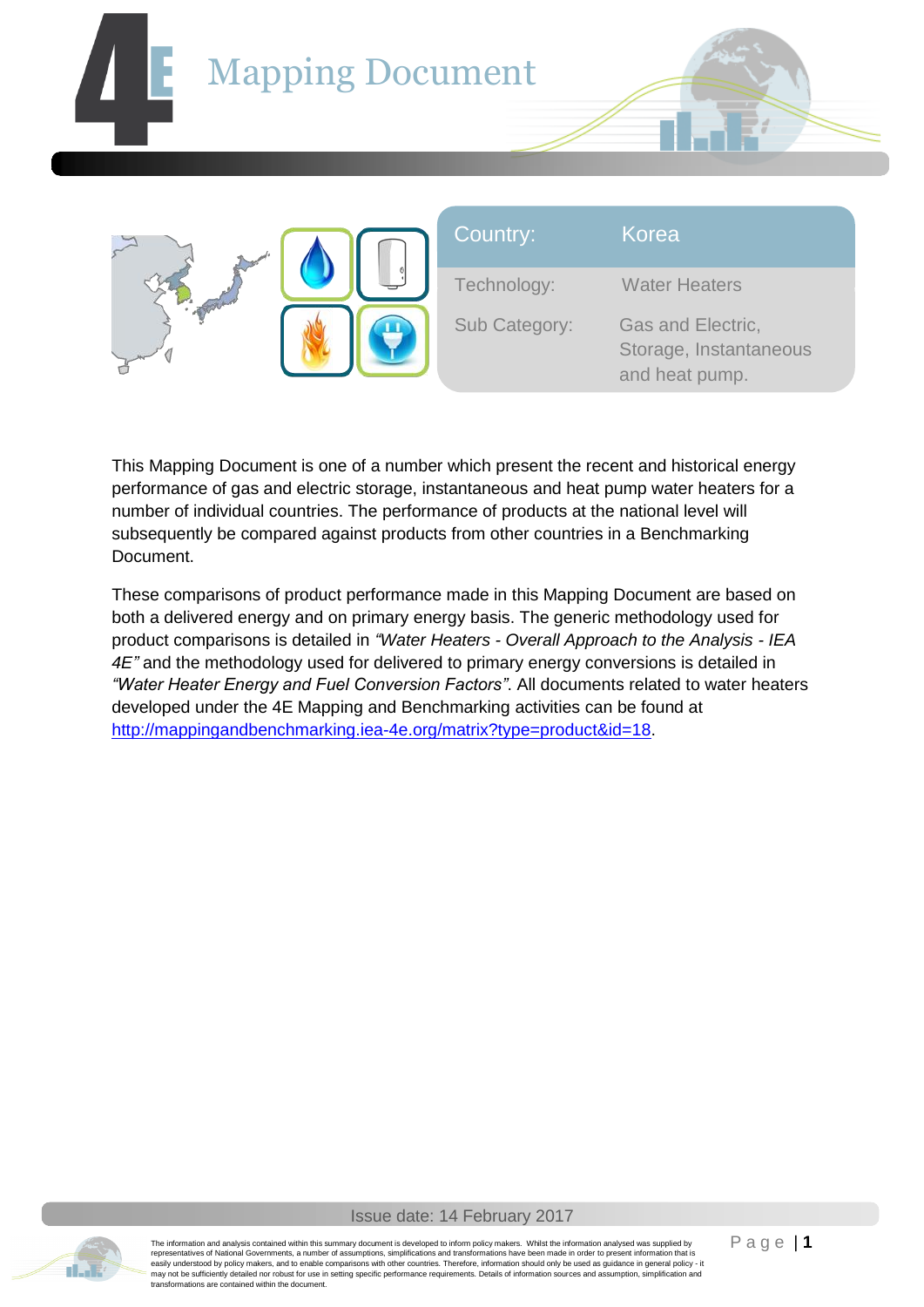



# **Water Heater regulations**

#### *See notes section 1.*

Korean water heating regulation is limited to instantaneous gas water heaters and requires a minimum thermal efficiency of 75% (73% prior to 1 October 2015). This will equate to a maximum threshold for daily energy consumption that will vary depending on the draw-off profile of the user.

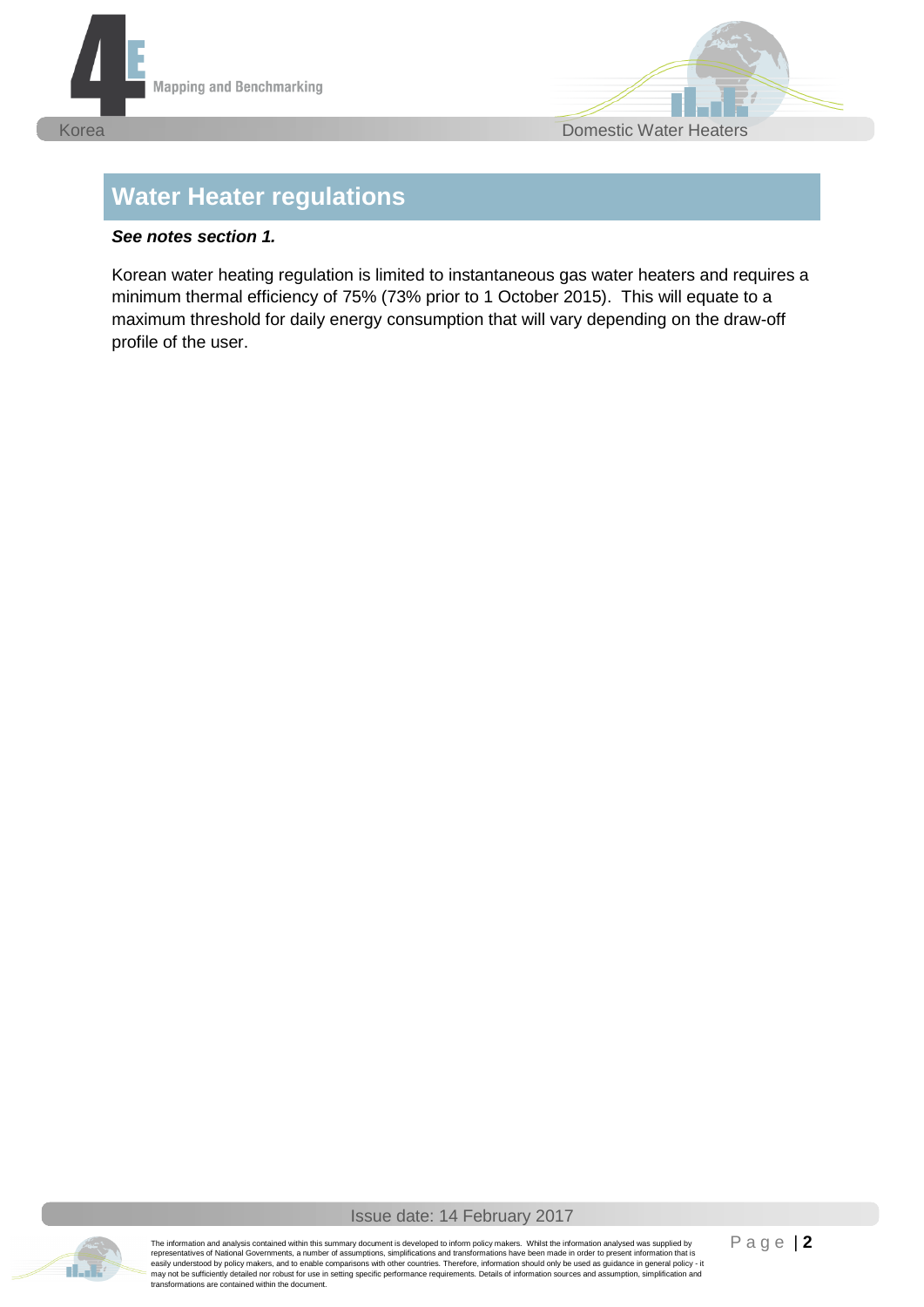![](_page_2_Picture_0.jpeg)

![](_page_2_Picture_1.jpeg)

## **Water Heater Daily Energy Consumption (as declared)**

**Comparison of the energy performance of all types of water heaters in 2015 against national regulatory and voluntary performance requirements. (***Basis: delivered energy as declared under local test conditions.)*

![](_page_2_Figure_4.jpeg)

- The same models are shown on the two sides of the graph:
	- o the first shows models randomly distributed below a storage tank volume of zero (as is consistent with mapping reports from other countries in which storage tank water heaters are also shown),
	- $\circ$  the second shows models consumption against rated heating input power.
- Korean regulations are based on minimum thermal efficiency threshold. Both the MEPS and product consumptions shown here are converted to a daily energy consumption value by assuming a draw off 302 litres of water per day at a temperature of 45 $\degree$ C with ambient conditions at 15 $\degree$ C.

![](_page_2_Picture_10.jpeg)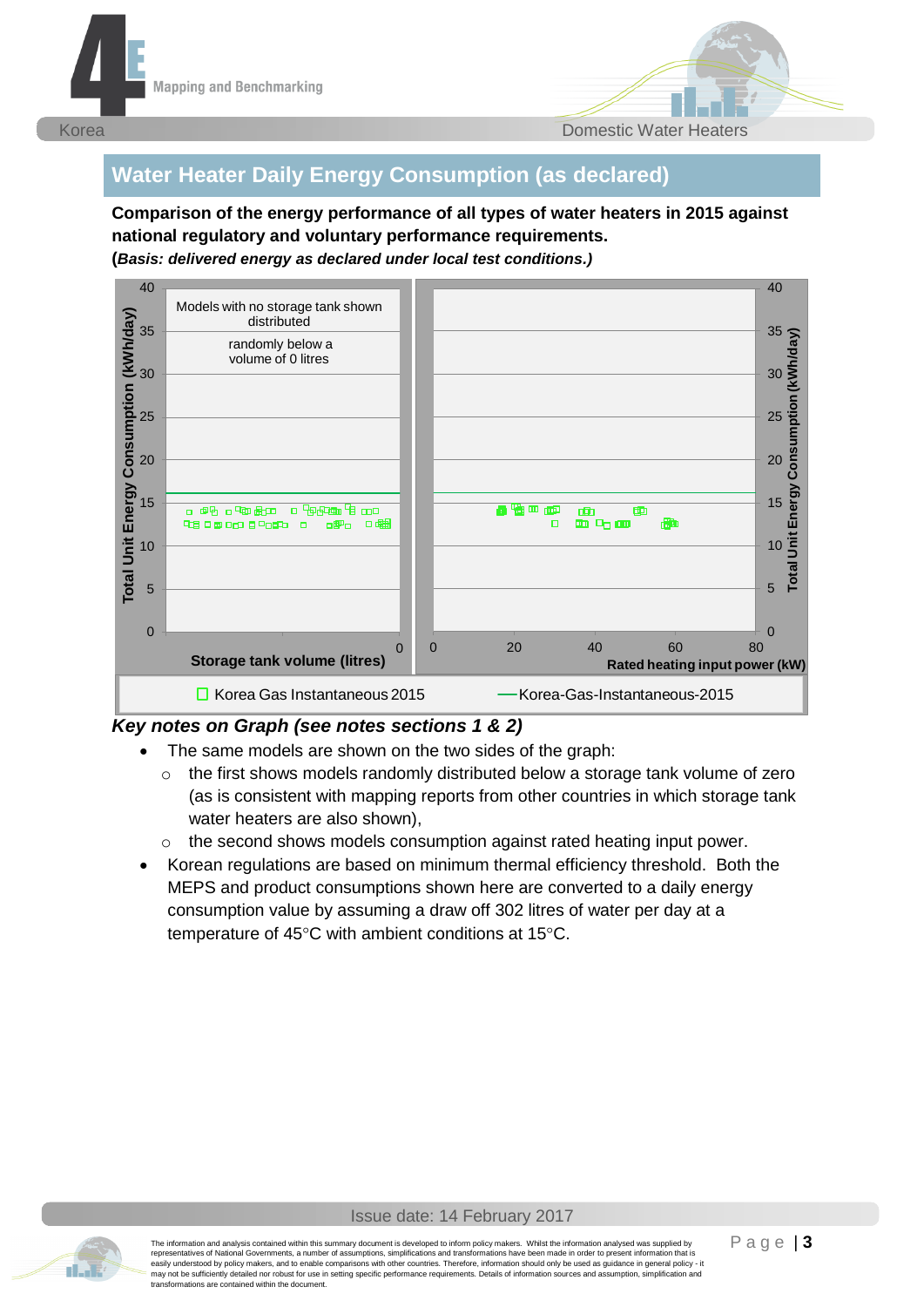![](_page_3_Picture_0.jpeg)

![](_page_3_Picture_1.jpeg)

## **Water Heater Daily Energy Consumption (equivalent service)**

**Comparison of energy performance of all types of water heaters in 2015. (***Basis: Delivered energy use with identical local daily draw-off profiles.)*

![](_page_3_Figure_4.jpeg)

- The same models are shown on the two sides of the graph:
	- $\circ$  the first shows models randomly distributed below a storage tank volume of zero (as is consistent with mapping reports from other countries in which storage tank water heaters are also shown),
	- $\circ$  the second shows models consumption against rated heating input power.
- Korean regulations are based on minimum thermal efficiency threshold. The product consumptions shown here are converted to a daily energy consumption value by:
	- $\circ$  assuming a draw off 302 litres of water per day at a temperature of 45 $\degree$ C with ambient conditions at  $15^{\circ}$ C, and
	- $\circ$  estimating start up energy by assuming 3.2 starts per kWh of water drawn off.

![](_page_3_Picture_12.jpeg)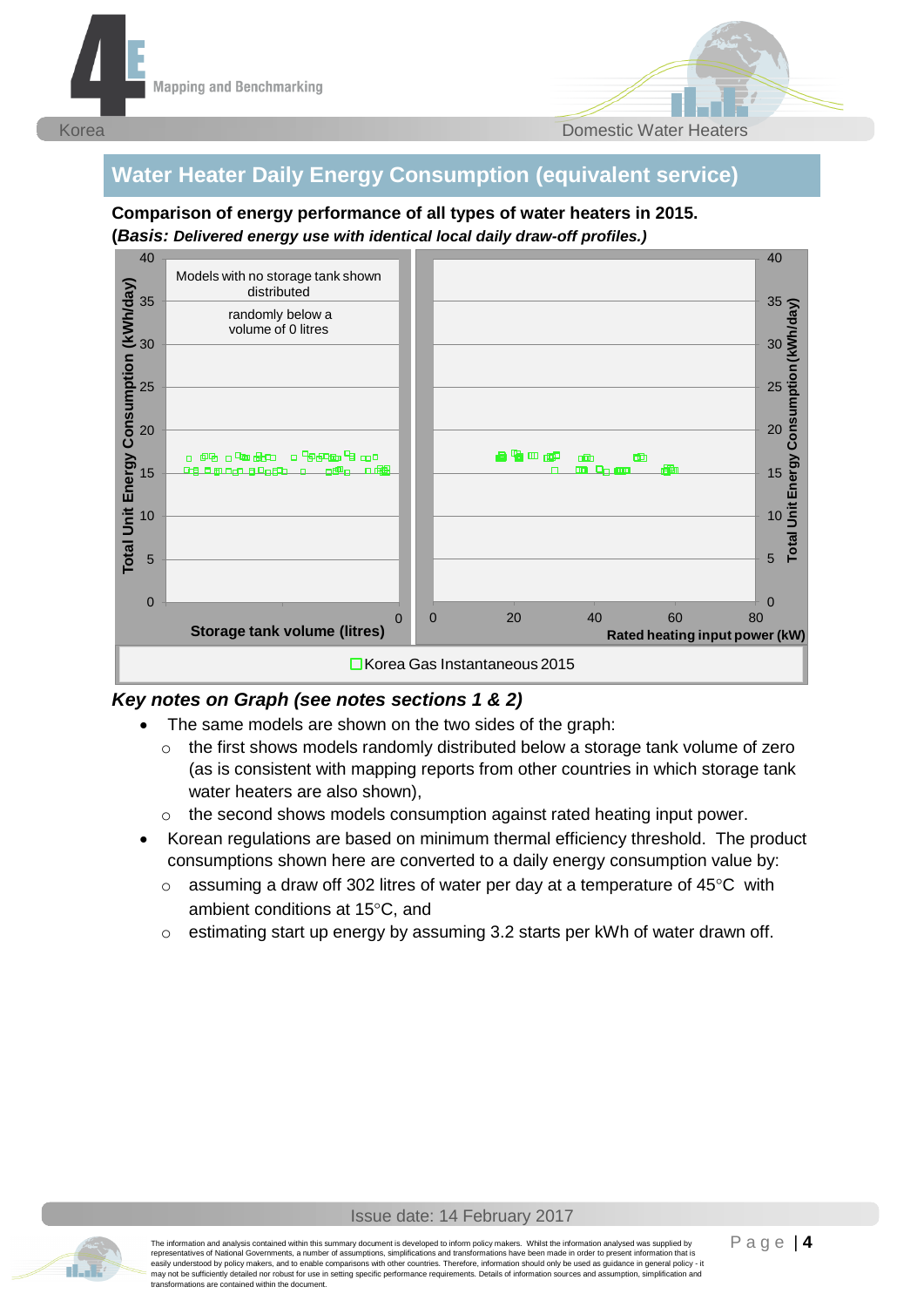![](_page_4_Picture_0.jpeg)

![](_page_4_Picture_1.jpeg)

# **Water Heater Daily Consumption (equivalent service – primary energy)**

**Comparison of energy performance of all types of water heaters in 2015.** *(Basis: Primary energy use with identical local daily draw-off profiles.)*

![](_page_4_Figure_4.jpeg)

- The same models are shown on the two sides of the graph:
	- o the first shows models randomly distributed below a storage tank volume of zero (as is consistent with mapping reports from other countries in which storage tank water heaters are also shown),
	- o the second shows models consumption against rated heating input power.
- Korean regulations are based on minimum thermal efficiency threshold. The product consumptions shown here are converted to a daily energy consumption value by:
	- $\circ$  assuming a draw off 302 litres of water per day at a temperature of 45 $\degree$ C with ambient conditions at 15°C, and
	- o estimating start up energy by assuming 3.2 starts per kWh of water drawn off.
- Primary energy is estimated using total losses (as listed in the 2012 IEA World Energy Balance data) of: gas: 1.2%.

![](_page_4_Picture_13.jpeg)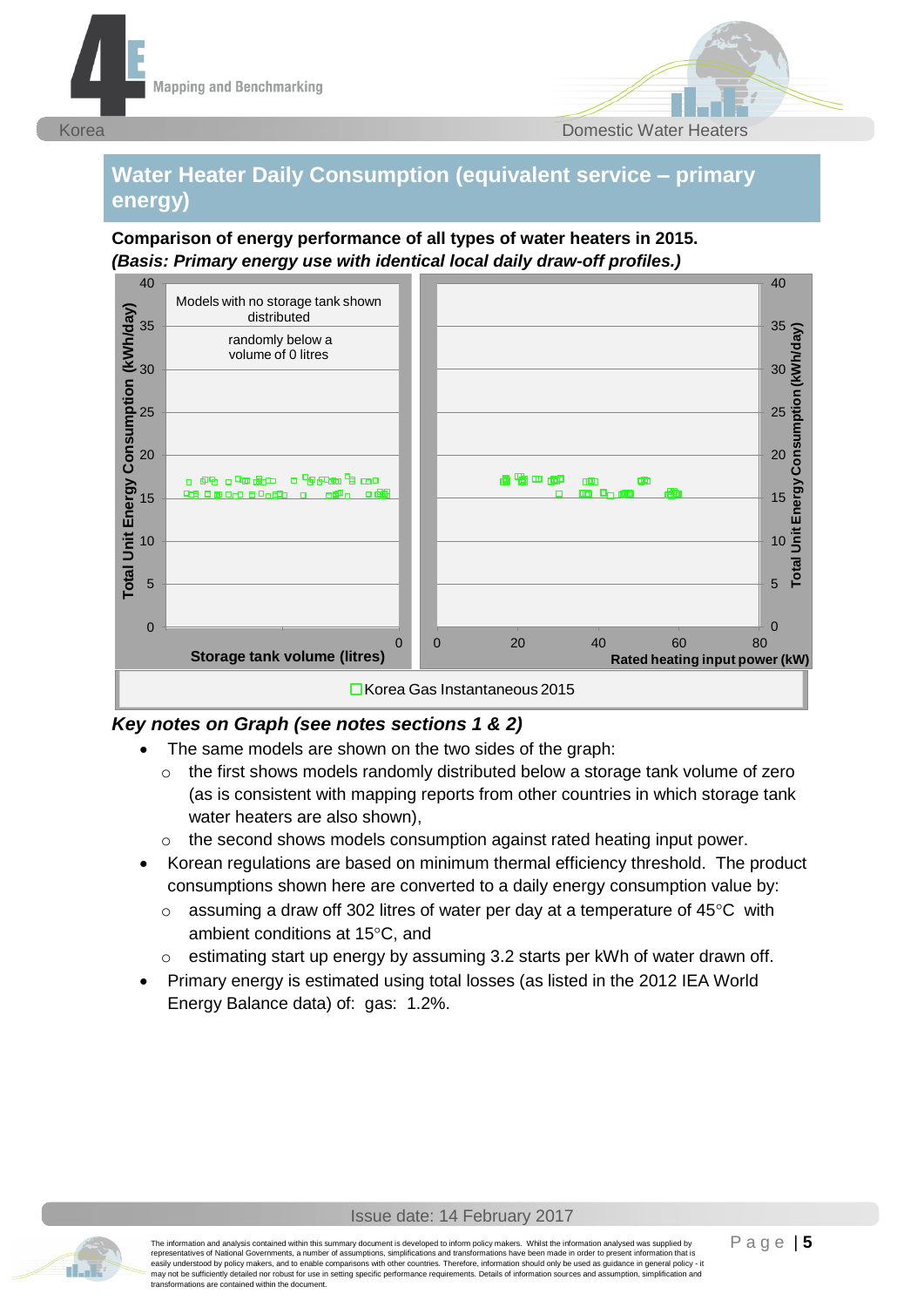![](_page_5_Picture_0.jpeg)

![](_page_5_Picture_1.jpeg)

# **Instantaneous Water Heater Daily Energy Consumption over time**

**Comparison of energy performance of instantaneous water heaters over time.** *(Basis: Product weighted averages of values with identical local daily draw-off profiles.)*

![](_page_5_Figure_4.jpeg)

- Korean regulations are based on minimum thermal efficiency threshold. The product consumptions shown here are converted to a daily energy consumption value by:
	- $\circ$  assuming a draw off 302 litres of water per day at a temperature of 45 $\degree$ C with ambient conditions at 15°C, and
	- o estimating start up energy by assuming 3.2 starts per kWh of water drawn off.

![](_page_5_Picture_9.jpeg)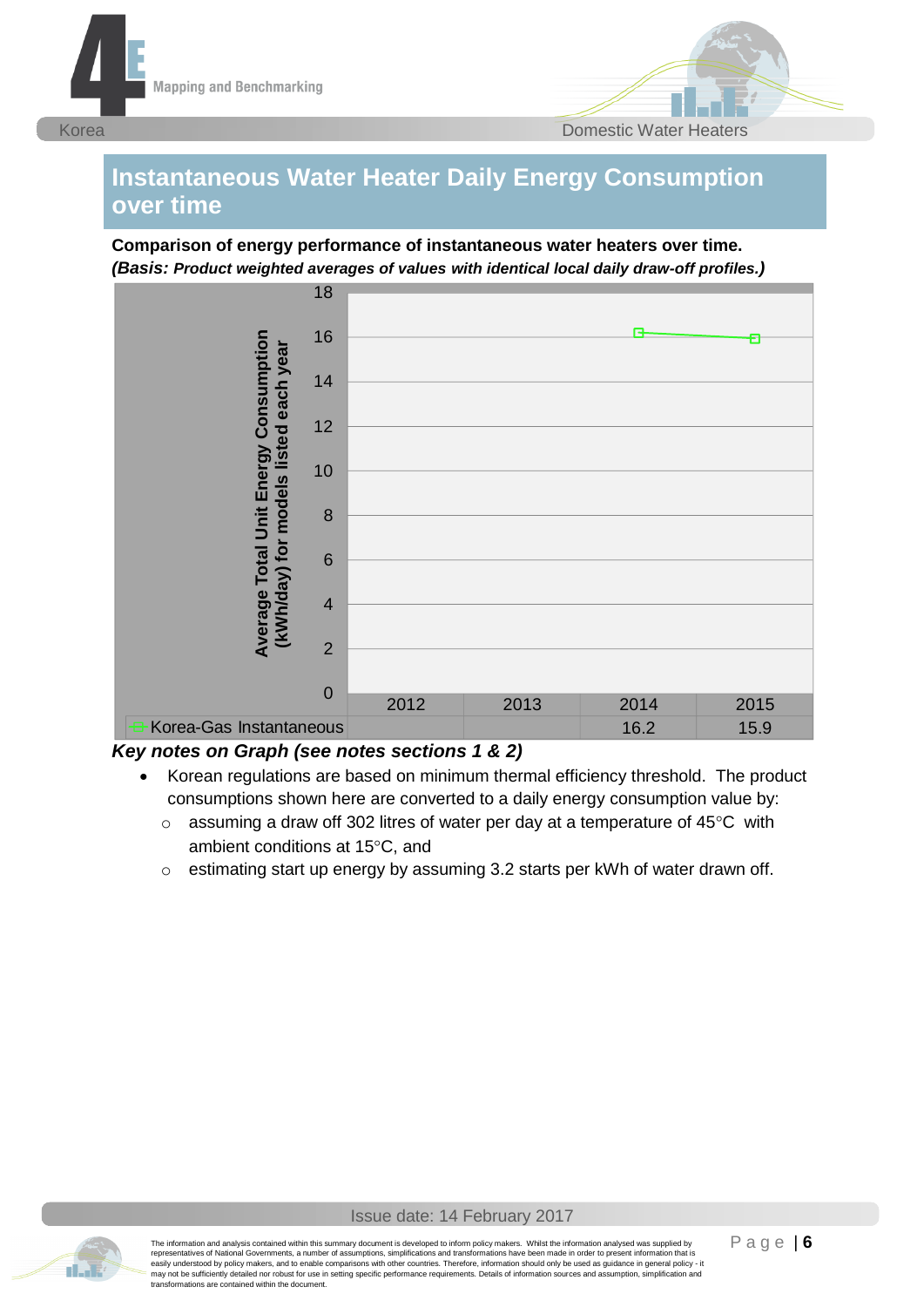![](_page_6_Picture_0.jpeg)

![](_page_6_Picture_1.jpeg)

# **Major Policy Interventions (See notes Section 3)**

Korean water heating regulation is limited to instantaneous gas water heaters (the predominant product in the market). The regulation provides:

- A minimum performance standard set at 73% thermal efficiency
- A comparative labelling requirement

The minimum efficiency requirement was increased in 2015 to a thermal efficiency of 75% on 1 October 2015.

![](_page_6_Picture_7.jpeg)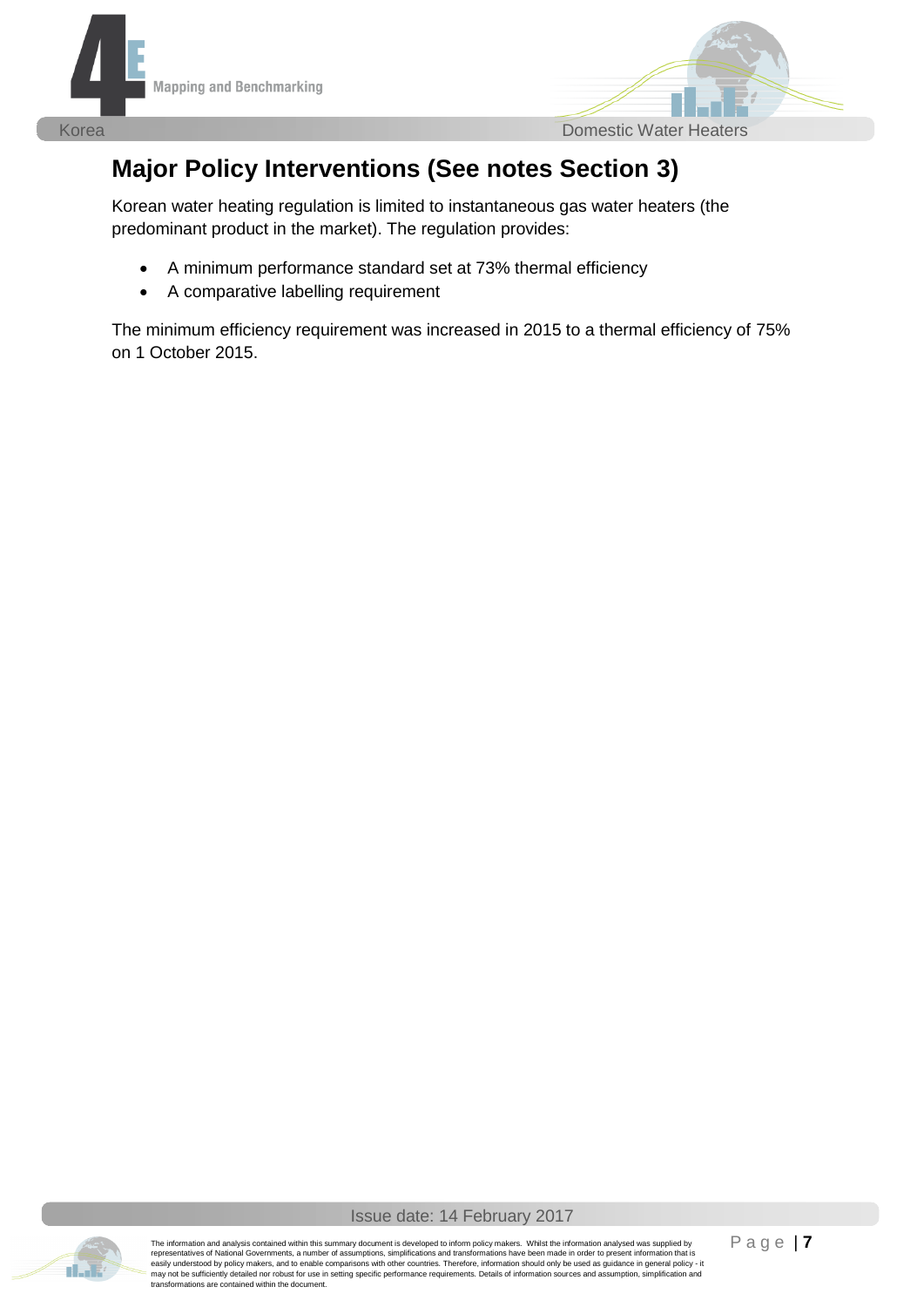![](_page_7_Picture_0.jpeg)

![](_page_7_Picture_1.jpeg)

# **Cultural Issues (See Notes Section 4)**

Korea has a unique culture such that almost 100% of households choose under floor heating systems that circulates hot water coming from gas or oil boilers through the floor. This system also provides hot water supply for sanitary use. Thus the vast majority of sanitary hot water is provided through gas- or oil-fired combi-boilers.

The South Korea heating system stock is dominated by gas and oil boilers, which account for 57% and 26% of the energy consumption in 2008<sup>1</sup>. In recent years, condensing gas boilers have replaced oil boilers due to aggressive advertising and recognition of their greater energy efficiency.

Korea is the 2nd largest gas boiler production country after UK.

1 IEA HPP Annex 42 Korea market overview April 2014, Korea Institute of Energy Research

![](_page_7_Picture_8.jpeg)

-

The information and analysis contained within this summary document is developed to inform policy makers. Whilst the information analysed was supplied by P a g e | **8** representatives of National Governments, a number of assumptions, simplifications and transformations have been made in order to present information that is easily understood by policy makers, and to enable comparisons with other countries. Therefore, information should only be used as guidance in general policy - it may not be sufficiently detailed nor robust for use in setting specific performance requirements. Details of information sources and assumption, simplification and transformations are contained within the document.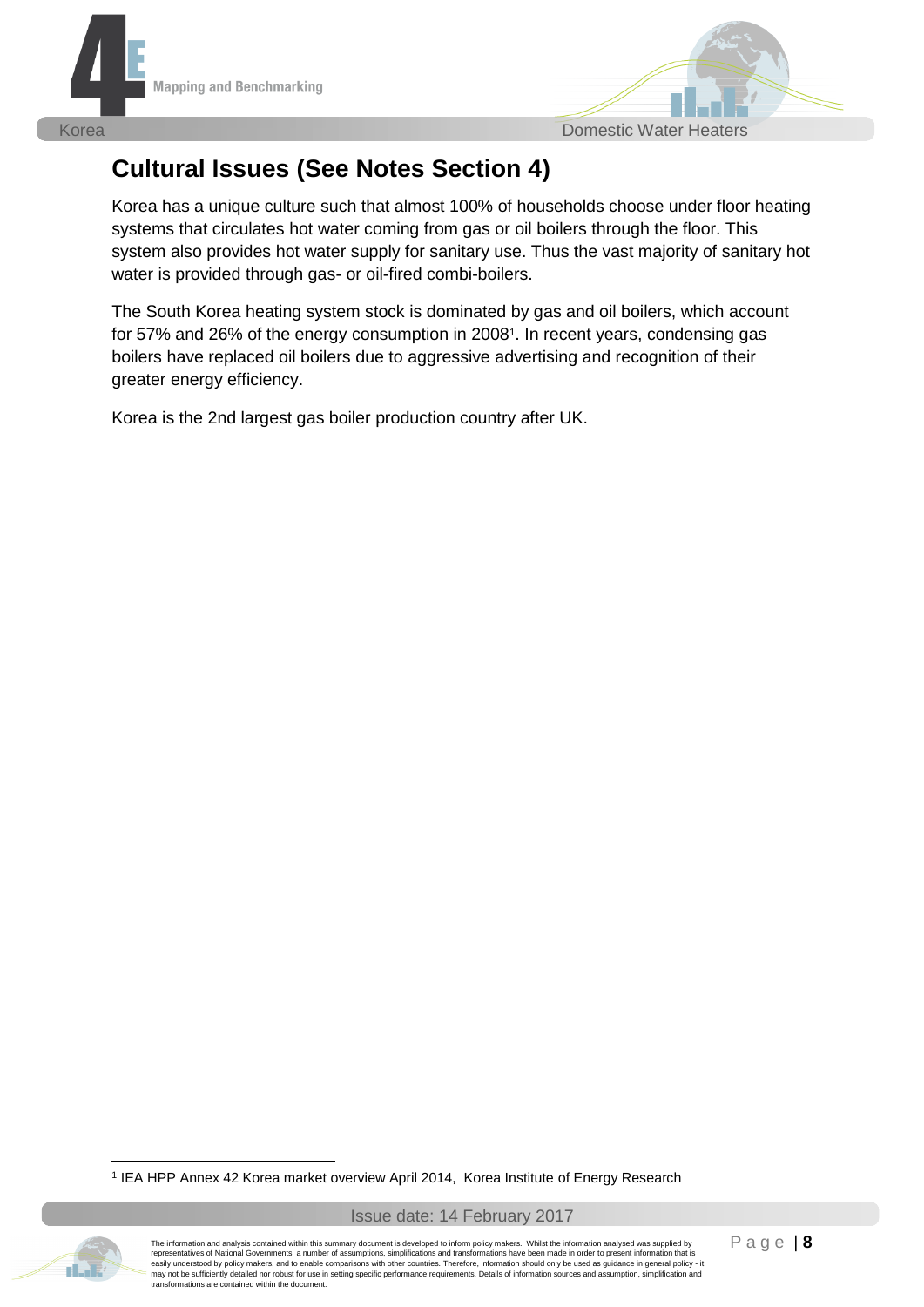![](_page_8_Picture_0.jpeg)

![](_page_8_Picture_1.jpeg)

## *Key notes on data, analysis and additional information*

#### *1 Gas instantaneous water heaters*

#### *Regulatory Requirement*

Korean water heating regulation is limited to instantaneous gas water heaters (the predominant product in the market).

Regulation was originally under the Ministry of the Knowledge Economy Notification 2011- 263: Regulation on Energy Efficiency Labelling and Standards<sup>2</sup>. The scope includes water heaters with an input of less than or equal to 70.0 kW gas input (252 MJ/hour). The regulation provides:

- A minimum performance standard set at 73% thermal efficiency
- <span id="page-8-0"></span> A comparative labelling requirement with threshold values shown in [Table 1](#page-8-0) and an example label shown in [Figure 1.](#page-8-1)

#### **Table 1: 2011 Labelling Performance Requirements for Instantaneous Water Heaters**

| R (Thermal Efficiency)      | Standby power (sleep mode) | <b>Labelled Performance Level</b> |
|-----------------------------|----------------------------|-----------------------------------|
| $93.0\% \leq R$             | $\leq 3.0W$                |                                   |
| $88.0\% \leq R$             | N/A                        |                                   |
| $83.0\% \leq R \leq 88.0\%$ | N/A                        |                                   |
| $78.0\% \leq R \leq 83.0\%$ | N/A                        |                                   |
| $73.0\% \leq R \leq 78.0\%$ | N/A                        |                                   |

![](_page_8_Figure_11.jpeg)

#### <span id="page-8-1"></span>**Figure 1: Example of 2011 Instantaneous Water Heater Label**

The minimum efficiency requirement was increased in 2015 to a thermal efficiency of 75% on 1 October 2015.

-<sup>2</sup> MKE\_Notice\_2011-263 version part2.doc available from www.kemco.or.kr/nd\_file/kemco\_eng/MKE\_Notice\_2011-263.zip

![](_page_8_Picture_16.jpeg)

The information and analysis contained within this summary document is developed to inform policy makers. Whilst the information analysed was supplied by P a g e | **9** representatives of National Governments, a number of assumptions, simplifications and transformations have been made in order to present information that is representatives of national suverthriestics, a number of assumptions) simplications and using the maker of the<br>reasily understood by policy makers, and to enable comparisons with other countries. Therefore, information sho may not be sufficiently detailed nor robust for use in setting specific performance requirements. Details of information sources and assumption, simplification and transformations are contained within the document.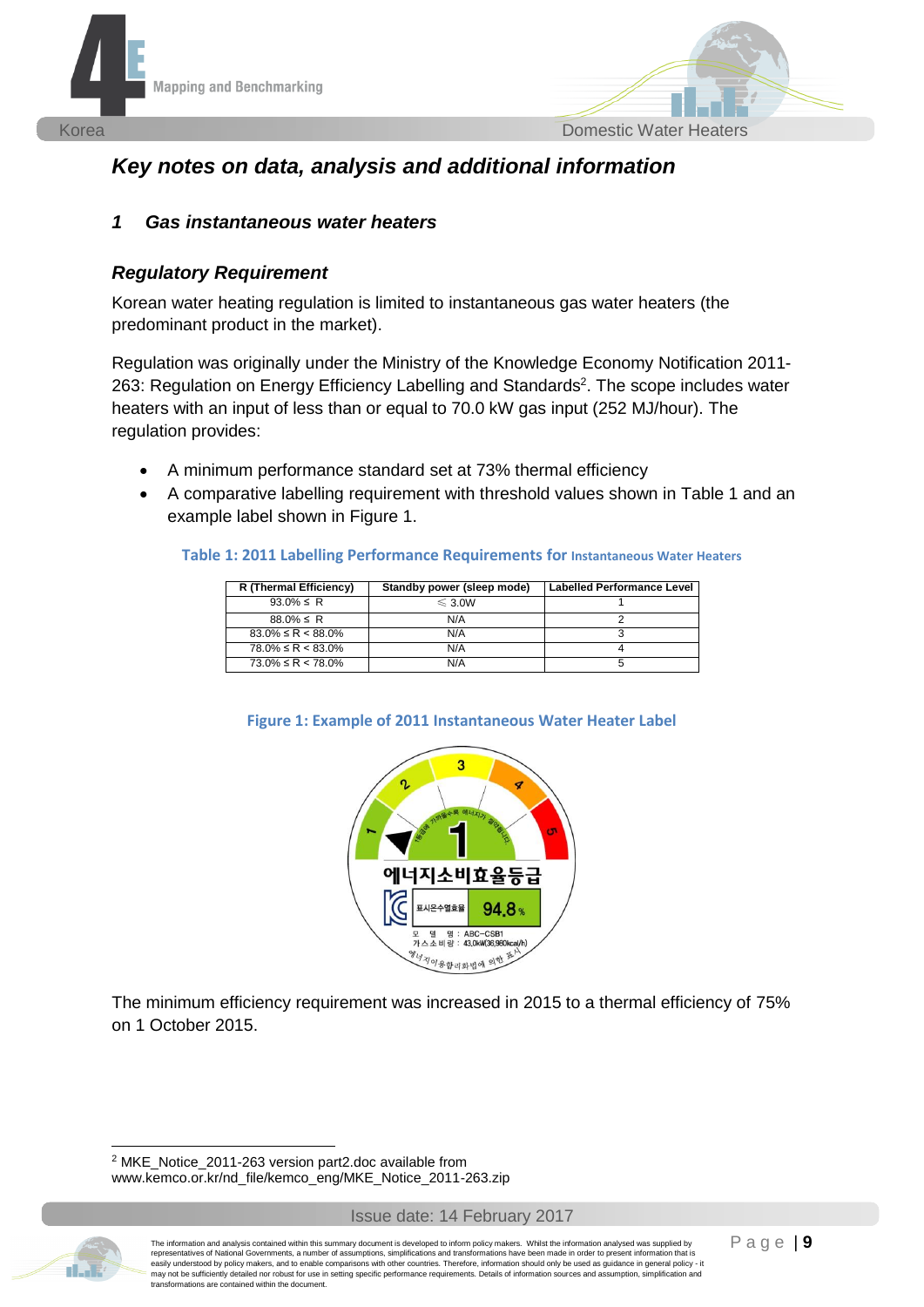![](_page_9_Picture_0.jpeg)

![](_page_9_Picture_1.jpeg)

### *Test Methodology*

Until recently the test method was under which products must be tested to assess compliance with efficiency regulations was KS B 8106 (2009)<sup>3</sup> which specified that thermal efficiency is measured for a standard temperature rise of 40 K at the rated hot water flow. A range of other tests are also specified such as the temperature of the hot water, speed of heating from a cold start and temperature stability.

In 2015, the test methodology was replaced by KS B 8116 (2015). While there were a number of very minor amendments to the test methodology, overall the energy related tests are very similar. The only significant changes are the standard temperature rise has been reduced from 40 K to 30 K and Degree of Accuracy of Gas Consumption has been strengthened from ±10% to ±5%.

![](_page_9_Picture_7.jpeg)

-

The information and analysis contained within this summary document is developed to inform policy makers. Whilst the information analysed was supplied by  $\mathsf{Pa}$  q e  $\textsf{10}$ representatives of National Governments, a number of assumptions, simplifications and transformations have been made in order to present information that is easily understood by policy makers, and to enable comparisons with other countries. Therefore, information should only be used as guidance in general policy - it may not be sufficiently detailed nor robust for use in setting specific performance requirements. Details of information sources and assumption, simplification and transformations are contained within the document.

<sup>&</sup>lt;sup>3</sup> Source KEMCO from http://www.kemco.or.kr/new\_eng/pg02/pg02100200\_2.asp . The same source also notes KS B 8116 defines the heating capacity of the unit [and includes a wide range of design, construction and performance requirements that are not related to energy and energy efficiency].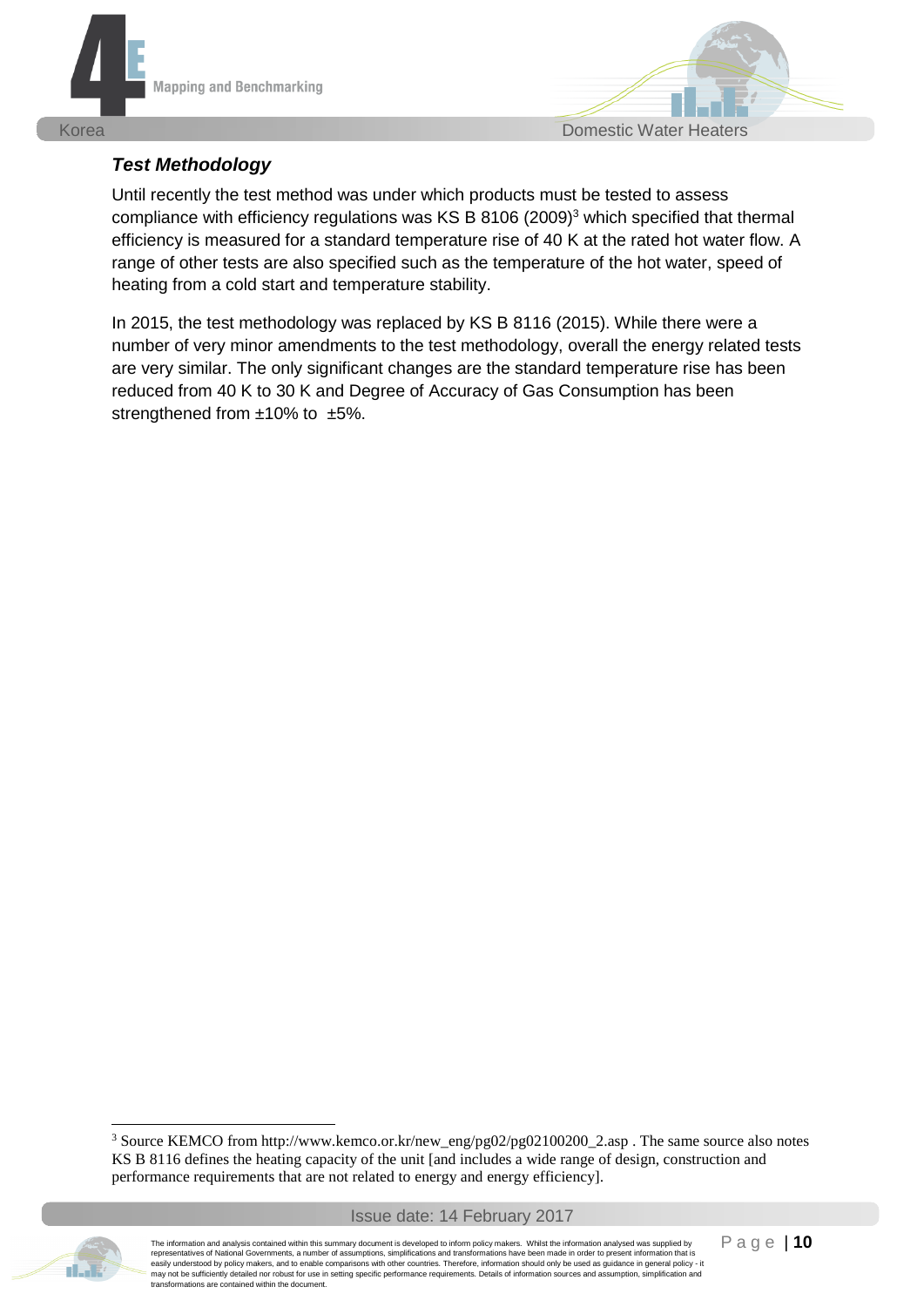![](_page_10_Picture_0.jpeg)

![](_page_10_Picture_1.jpeg)

### *2 Data Analysed and Specific Assumptions Made*

The overall approach to the analysis undertaken in order to present the results shown in this mapping report is described in *"Water Heaters - Overall Approach to the Analysis - IEA 4E" 4* . This report also describes in detail a number of general assumptions that were necessary for the dataset analysed. Details of each of the datasets presented in this mapping report and the specific assumptions made in order to process the data are presented below.

### *2.1 Korean Energy Agency data*

#### *2.1.1 Source*

Korean data was supplied by the Korean Energy Agency in March 2016 and contained the following data:

|                          | 2014 |  |
|--------------------------|------|--|
| <b>Gas Instantaneous</b> |      |  |

#### *2.1.2 Limitations and specific assumptions made for this dataset*

Korean regulations are based on minimum thermal efficiency threshold and consequently the data provided only listed results for thermal efficiency. In order to present daily unit energy consumptions for the models listed, the following assumptions are made:

- **Energy to heat the water**: a draw off 302 litres of water per day at a temperature of 45 $\degree$ C with ambient conditions at 15 $\degree$ C, giving a draw- energy demand of 12.113kWh/day.
- **Start up energy:** 3.2 starts per kWh of water drawn off and a energy consumption per start of 0.067 kWh per start (a reference value for instantaneous gas water heaters adjusted proportionately to take account of the different temperatures in the Korean test).

<sup>4</sup> Document available at:<http://mappingandbenchmarking.iea-4e.org/matrix?type=product&id=18>

![](_page_10_Picture_13.jpeg)

![](_page_10_Picture_14.jpeg)

-

The information and analysis contained within this summary document is developed to inform policy makers. Whilst the information analysed was supplied by  $\mathsf{P}\,$  a  $\mathsf{q}\,$   $\mathsf{e}$  | 11 representatives of National Governments, a number of assumptions, simplifications and transformations have been made in order to present information that is easily understood by policy makers, and to enable comparisons with other countries. Therefore, information should only be used as guidance in general policy - it may not be sufficiently detailed nor robust for use in setting specific performance requirements. Details of information sources and assumption, simplification and transformations are contained within the document.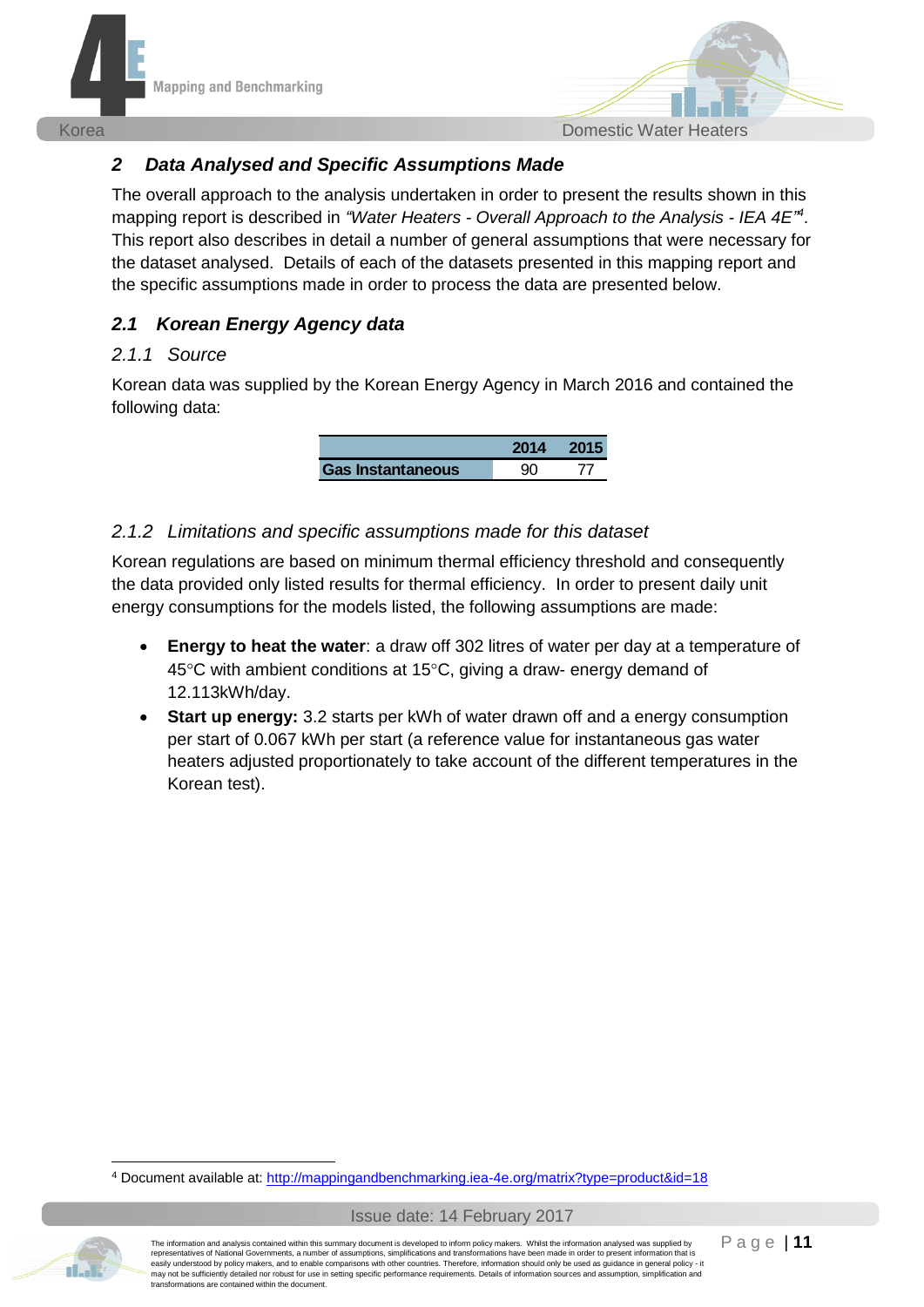![](_page_11_Picture_0.jpeg)

![](_page_11_Picture_1.jpeg)

## *3 Notes on Policy*

Regulatory (MEPS and Labelling) information is provided in Notes Section 1.

![](_page_11_Picture_4.jpeg)

Issue date: 14 February 2017

The information and analysis contained within this summary document is developed to inform policy makers. Whilst the information analysed was supplied by<br>representatives of National Governments, a number of assumptions, s